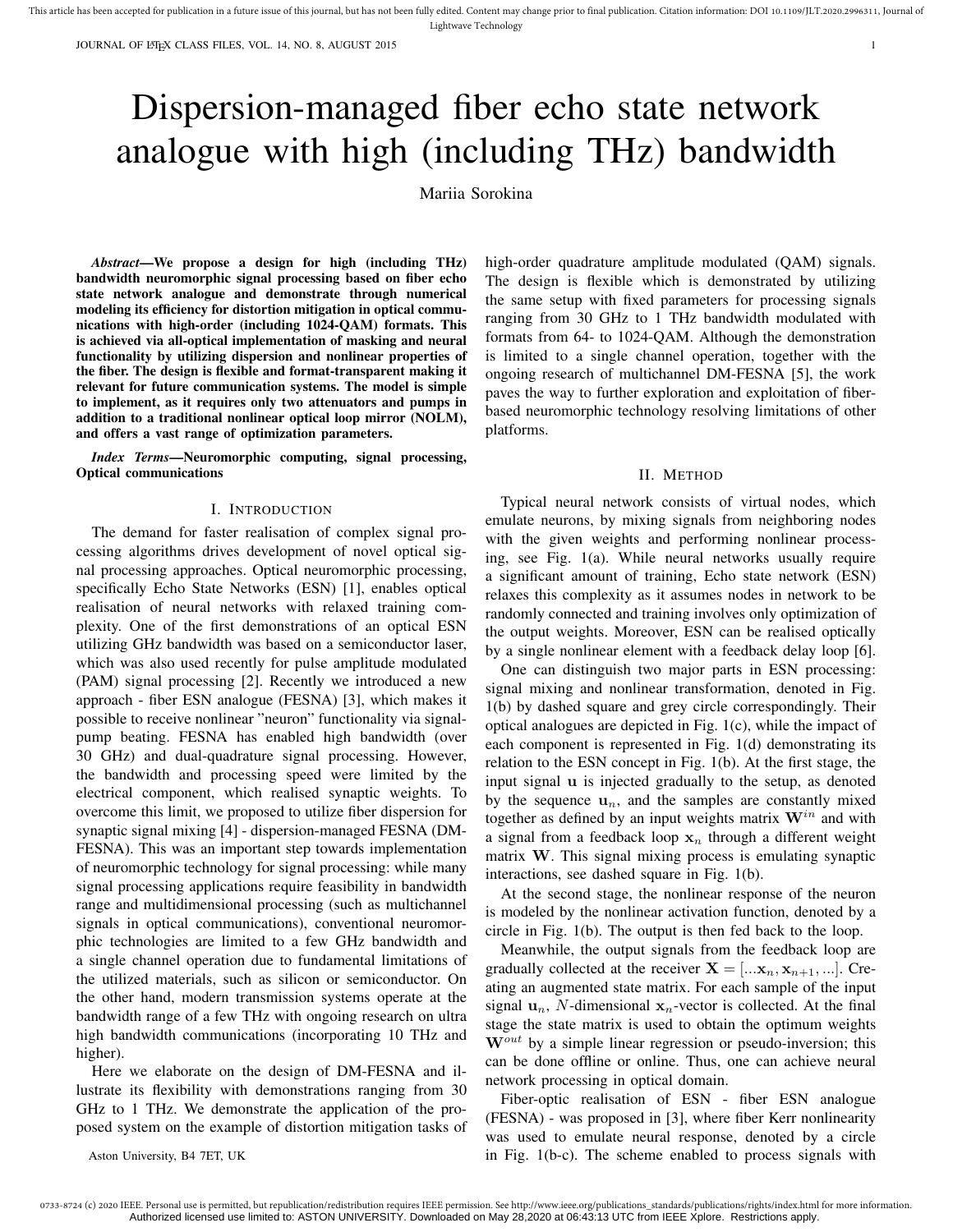This article has been accepted for publication in a future issue of this journal, but has not been fully edited. Content may change prior to final publication. Citation information: DOI 10.1109/JLT.2020.2996311, Journal of Lightwave Technology

JOURNAL OF LATEX CLASS FILES, VOL. 14, NO. 8, AUGUST 2015 2015



Fig. 1. Design. (a) Neural network concept; (b) Echo state network (ESN), where the main parts of the processing signal mixing and nonlinear transformation are denoted by dashed square and grey circle correspondingly; (c) fiber-optic ESN analogue (FESNA) for dual-quadrature signal processing with parameters: modulated pump ( $\xi = 1 + 1i$ ), highly nonlinear fiber (HNLF) parameters  $|\xi|^2/2\gamma L = 2\pi$ , attenuation coefficients ( $A_1 = -18.5dB$ ,  $A_2 = -6dB$ ), gain  $G = 24dB$ , and dispersion compensating fiber (DCF) inducing signal dispersion of  $D = 10ps^2$ ; (d) impact of the proposed scheme on the signal: upon combining the input signal u with the accumulated feedback x, both undergo dispersion induced pulse broadening  $D$ , which results in the effective mixing of signals with the acquired weights distributed in sin/cos shapes depending on the distance in time between the samples. This represents the weight matrices W and  $W_{in}$  (the difference between which is controlled by the amplifier G applied to the input signal u). After the subsequent nonlinear transformation the resulted signal is fed back becoming updated  $x$  and also collected at the receiver.

higher bandwidth compared to previous realisations (e.g. based on semiconductor laser) and for the first time enabled dualquadrature signal processing.

This was achieved by utilizing nonlinear loop mirror configuration [7], which is effectively used for optical signal processing [8], [9], [10]. By choosing pump powers and fiber length to enable  $2\pi$ -phase shift, a nonlinear sine-transformation of both signal quadratures in two branches of the fiber interferometer was achieved.

However in [3], the weights (W and  $W^{in}$ ) were assumed to be applied electronically, similar to [2] or [11], [12], [13]). Thus, although fiber enables processing of high bandwidth signals, previous setup was limited by the bandwidth of the available electrical components for signal masking. Here we present a solution for this problem (see Fig.  $1(c)$ ) dashed square) by utilizing fiber dispersion to achieve synaptic weights. This enables an all-optical FESNA realisation.

To realize signal masking, the injected signal is amplified with amplification parameter  $G$  and combined with the feedback signal x, whereupon the resulted signal  $v = Gu + x$ goes through dispersion compensating fiber (DCF) with the fixed dispersion coefficient:

$$
\hat{\mathbf{D}}[v(t)] = \sqrt{\frac{i}{2\pi D}} \int_{-\infty}^{\infty} v(t') \exp\left(-i\frac{(t-t')^2}{2D}\right) \quad (1)
$$

Thus, for each symbol duration  $t_s$  an effective signal mixing covers  $Dt_s^{-2}$  symbols. Depending on the sampling rate at the receiver  $N_s$ , there are  $N = N_s D t_s^{-2}$  mixed samples, which can be viewed as an analogue of the reservoir size or the number of virtual neurons.

As a result of mixing, and as schematically depicted in Fig. 1d), the dispersion-mixed signal acquires more variation between samples than the injected  $u$ . The dispersion-induced masking represents the weight matrices W applied to real and imaginary components with sine/cosine-based variation enabling mixing between the signal components. The variation between the weight matrices  $W$  and  $W_{in}$  is achieved through the change in the amplifier gain  $G$  and the dispersion  $D$ . The higher/lower value of  $D$  results in a smoother/sharper signal mixing and larger/smaller memory. The purpose of the amplifier  $G$  is to induce different mixing between the input and feedback signals. Without the amplifier, using dispersion only, we receive what we call dispersion-managed FESNA (DM-FESNA) and although its performance is similar to the ideal FESNA (with optimal electronic masking) at high signal powers, it decreases quickly at smaller signal powers. The insertion of the amplifier and optimization of its gain parameter G, further referred as optimized DM-FESNA (ODM-FESNA), enables to achieve as good performance as the ideal FESNA in the operating regime of interest (around  $BER = 10^{-3}$ ).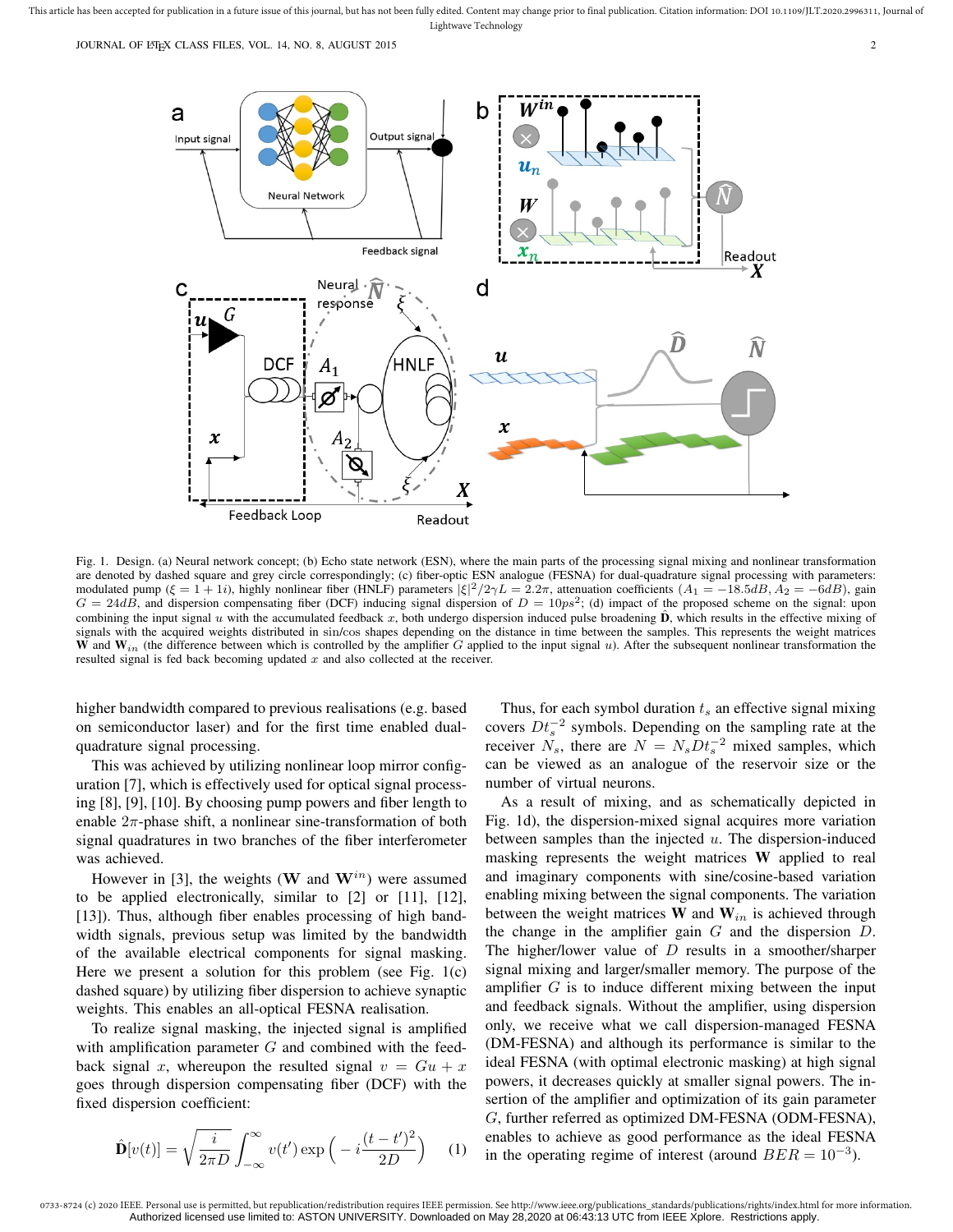This article has been accepted for publication in a future issue of this journal, but has not been fully edited. Content may change prior to final publication. Citation information: DOI 10.1109/JLT.2020.2996311, Journal of Lightwave Technology

JOURNAL OF LATEX CLASS FILES, VOL. 14, NO. 8, AUGUST 2015 33

Whereupon mixing, signal undergoes the nonlinear transformation, where both transformed quadratures experience sinebased transformation of real/imaginery parts in upper/lower branches of the fiber-based interferometer:

$$
\hat{\mathbf{N}}[v] = \sqrt{A_2/2} (\hat{\mathbf{H}} \hat{\mathbf{N}} \mathbf{L} \mathbf{F}[v^u] + i \hat{\mathbf{H}} \hat{\mathbf{N}} \mathbf{L} \mathbf{F}[v^l])
$$

where  $\widehat{\text{HNLF}}[v]$  denotes the Kerr-nonlinearity of the HNLF.

The resulted output is fed back into the system as a new  $x$ , thus, resulting in the iterative process of updating ESN states and inducing memory. Also a copy is collected at the receiver. Note, that ESN does not require any additional feedback apart from the transformed signal  $x$ . This brings an important advantage of the ESN implementation as it requires only one feedback loop, which is formed directly from the transformed signal.

At the receiver the processed signal is sampled collecting a sequence of samples for each symbol and thus, creating the augmented matrix X. Linear regression is performed electronically to extract symbols from augmented matrix X. Unlike conventional neural networks, which require complex training and processing at the receiver, the advantage of ESN architecture is in the reduced complexity training, which requires only an optimization of the output weights  $(W_{out})$ through a simple linear regression or matrix inversion, namely for a given target function  $Y_t$ :

$$
\mathbf{W_{out}} = \mathbf{Y_t} \mathbf{X}^T (\mathbf{X} \mathbf{X}^T + \lambda \mathbf{I})^{-1}
$$

where  $\lambda$  is a regularization factor and **I** is an identity (or unit) matrix.

The sampling rate at the receiver is an important optimization factor, which here was chosen to be  $N_s = 32$  samples per symbol (SpS). This is typical for optical communication systems, where  $N_s = 2$  SpS is sufficient for the simplest linear equalization (LE), while more advanced signal processing techniques, such as Digital Back Propagation (DBP), usually requires  $N_s = 16$  SpS. The parameters of DCF and HNLF fibers, as well as, pumps are optimisation parameters, the values of which will depend on the signal properties and type of distortions. Here for a case of distortions compensation in optical communication links, we chose the standard off-shelf available highly nonlinear fiber, with nonlinear, dispersion, and attenuation coefficients of 10.5 1/W/km, -1.5 ps/nm/km, and 0.8 dB/km, respectively. Here and further in the paper, the numerical simulations were conducted using the standard split-step Fourier method (to ensure high precision we used a variable step size with maximum phase change 0.01). Note, to compensate for high losses in the fiber, the fiber length was optimized, which resulted in the relation  $P_{\xi} \gamma_{HNLF} L_{HNLF}$  = 2.2π (here we used pump power  $P_{\xi} = 1W$  and a fiber length of  $L_{HNLF} = 650m$ ). Overall, the effect of dispersion was negligible for the considered signal properties. Note, that higher values of nonlinear coefficients are also available, including some twice as high, which will further reduce the HNLF length.

| Table 1. DIM-FESINA System parameters |                         |  |
|---------------------------------------|-------------------------|--|
| Samples per symbol                    | 32                      |  |
| Maximum phase change                  | 0.01                    |  |
| Pump power                            | 1 W                     |  |
| <b>HNLF</b> Length                    | $650 \text{ m}$         |  |
| <b>HNLF</b> Attenuation coefficient   | $0.8$ dB/km             |  |
| <b>HNLF CD</b>                        | $1.5$ ps/nm/km          |  |
| <b>HNLF</b> Nonlinearity              | 10.5 1/W/km             |  |
| Attenuators' parameters               | $A_{1,2} = -18.5, -6dB$ |  |
| Amplifier gain                        | $G = 24dB$              |  |
| <b>DCF</b> Dispersion                 | $D = 10 ps^2$           |  |

 $T_2$ kla 1: DM-EESNA system

### III. RESULTS

We demonstrate an application area of the proposed alloptical FESNA technology by using it for distortion compensations. We start with a typical fiber-optic communication system parameters: a single 30 GHz channel modulated with rootraised cosine pulses having 0.1 roll-off transmitted over 100 km single span with varied signal power, see Fig. 2(a). In Fig. 2(b) we study the spectrum broadening due to transformations: one can see that the broadening is small. Here we focus on single channel operation, leaving multichannel regime to further research. The parameters are chosen to demonstrate processing efficiency of the the proposed technology for the recordhigh bandwidth. The optical fiber link of communication system has 17 ps/nm/km dispersion, 0.2 dB/km attenuation and 1.4 1/W/km nonlinear coefficients. Our focus here is the nonlinear transmission regimes, so we use high input signal powers. We use 1000 symbols for training and  $2^{21}$ QAM-modulated symbols for testing. The optimum number of symbols for training was found to be 1000 symbols and was determined by simulations (as smaller numbers resulted in poorer performance, while larger numbers have led to overfitting). The number of symbols for training was chosen to give at least 100 errors for each error rate calculation point. To quantify the performance, we use bit error rate (BER) as a performance metric. We compare FESNA performance with the standard linear equalization (LE), which compensates for the circular phase shift and other linear distortions. Note, LE represents the minimum distortion compensation technique that is typically employed, presenting the lowest performance level compensation.

| Table 2: Communications system parameters |  |  |
|-------------------------------------------|--|--|
|-------------------------------------------|--|--|

| Maximum phase change    | 0.01                   |
|-------------------------|------------------------|
| <b>RRC Roll off</b>     | 0.1                    |
| Bandwidth               | 30 GHz; 100 GHz; 1 THz |
| Length                  | 100 km; 1 km; 0.5 km   |
| Attenuation coefficient | $0.2$ dB/km            |
|                         | $17$ ps/nm/km          |
| Nonlinearity            | 1.4 1/W/km             |

The performance comparison is plotted in Fig. 2(a), which shows that the gain in BER is growing for higher nonlinearity and higher order formats. Here we study the ideal FESNA (electronic ESN algorithm with fiber nonlinearity as a neuron activation function) compared to an optical dispersionmanaged DM-FESNA and optimized ODM-FESNA. One can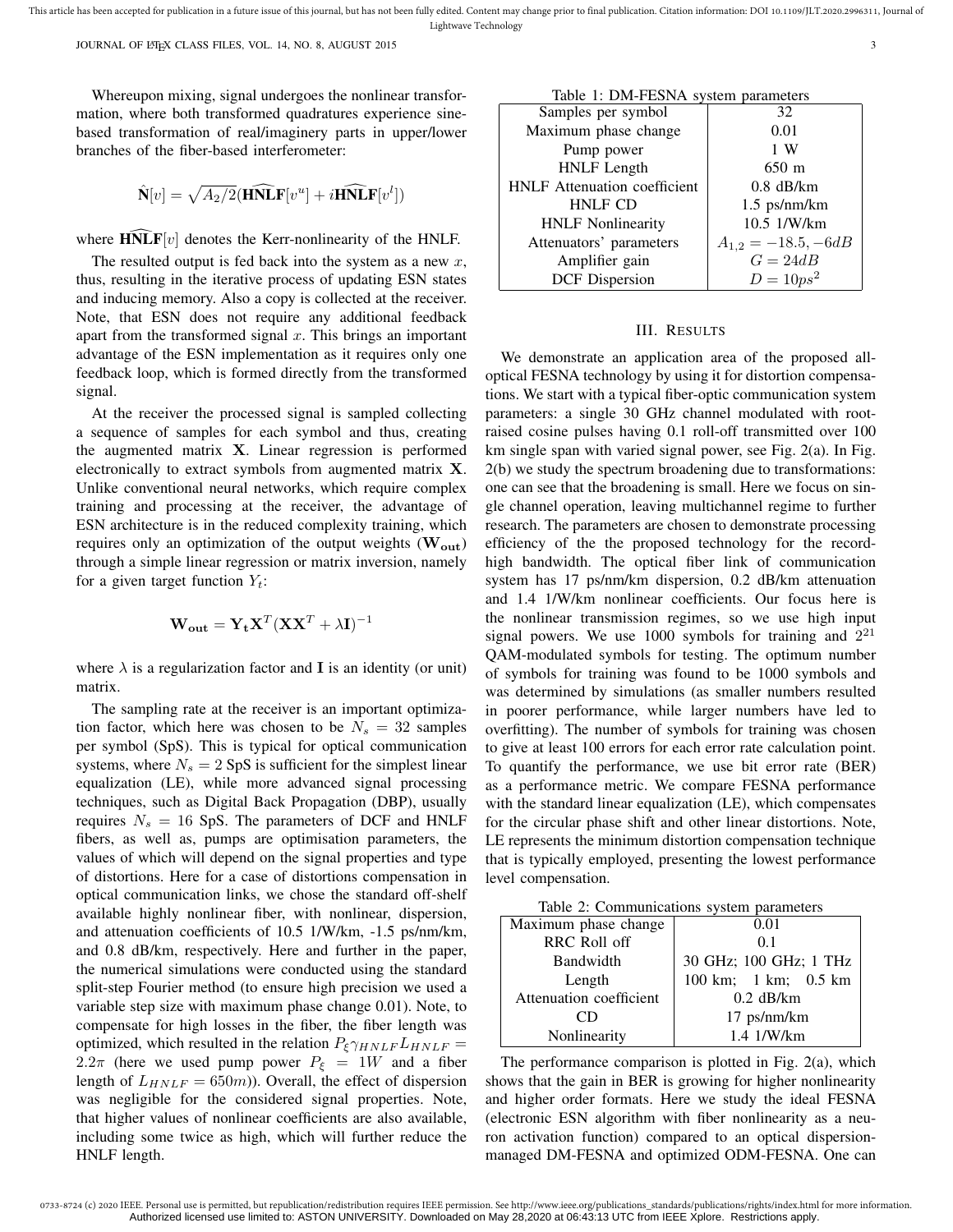JOURNAL OF LATEX CLASS FILES, VOL. 14, NO. 8, AUGUST 2015 4



Fig. 2. (a) Performance comparison of different distortion compensation techniques: Linear Equalisation (LE) and ideal Fiber Echo State Network Analogue (FESNA) with its optical realisations: Dispersion-Managed FESNA (DM-FESNA) and optimized DM-FESNA (ODM-FESNA) for 64- and 256-QAM signal transmitted through 100 km of standard single-mode fiber; (b) Spectra of 30 GHz signal before/after (blue/red) ODM-FESNA; (c) Spectra of 100 GHz signal before/after (blue/red) ODM-FESNA and (d) Spectra of 1 THz signal before/after (blue/red) ODM-FESNA.

see that for very high nonlinearity the performance of DM-FESNA is similar to that of ideal FESNA, but starts to decrease to that of LE-performance for lower powers. Thus, if one is interested in performance of BER of the level of  $10^{-3}$  and lower, one needs to use ODM-FESNA, performance of which is comparable to that of the ideal FESNA. Comparing performance for different formats, we see that the higher the order of QAM, the better the gain. Indeed one can see that at BER level of  $10^{-3}$  when compared to LE only, FESNA offers 2 dB and 3dB gain for 64- and 256-QAM correspondingly. This is because higher QAM is associated with higher nonlinearity (more sensitive to signal-to-noise ratio) and this gives FESNA more operational gain. This is a very important feature as for the same complexity FESNA can give a higher gain for higher order formats making it highly relevant for future optical systems, which move to more complex formats [14]. Given that machine learning algorithms and, in particular, neural networks are being developed for optical communications [15], [16], the proposed optical FESNA can be a promising technology for this area. As an additional demonstration of the performance, we plot a spectrum of 256-QAM 30 GHz format in Fig. 2(b) and constellation symbols for 64- and 256-QAM in Fig. 3(a,b) with LE only (blue) and ODM-FESNA (red).

Furthermore, we demonstrate the applicability of the setup

to process higher bandwidth signals, which could be relevant for future communication systems, where ultra-wide band communications and high-bandwidth receivers are in development [14]. Moreover, to illustrate the ability of the proposed technology to process high bandwidth signals further we include the study of 100 GHz and 1 THz signals. This demonstration is a necessary step for future applications of neurmorphic technologies in optical communications. Although, here we are confided to a single-channel operation, the proposed technology DM-FESNA is at the core of multichannel signal processing [5]. As here we consider a single-channel operation, we reduce the transmission distance to avoid the effect of higher order nonlinear effects (such as Brillouin and Raman scattering). Nevertheless, the considered set of parameters (including higher order QAM) enables to demonstrate the ability to mitigate nonlinear distortions. Here we use similar transmission setup increasing signal bandwidth to 100 GHz bandwidth, see Fig. 2(c), with the same modulation format, see Fig. 3(c), and 1 THz bandwidth in Fig. 2(d) with 1024- QAM modulation format in Fig. 3(d) with varied transmission distance 1 km and 0.5 km for 100 GHz and 1THz signals correspondingly with the increased input power of 20 dBm. At these parameters BER has improved from 0.027 and 0.012 using LE only to the level of  $10^{-3}$  with the proposed ODM-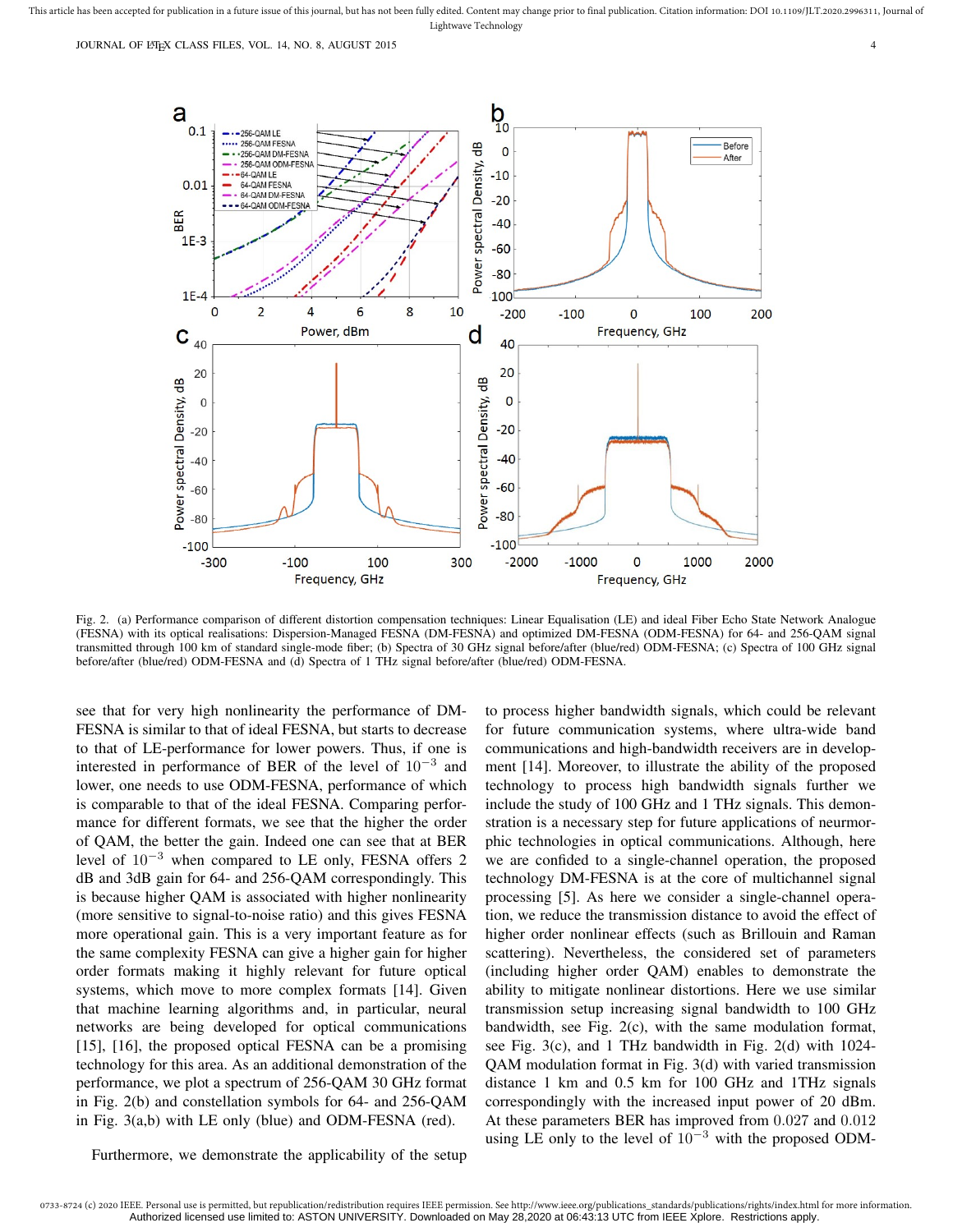

Fig. 3. (a) 64- and (b) 256-QAM 30 GBaud signals transmitted through 100 km fiber at 10 dBm input power after LE (blue) and ODM-FESNA (red); (c) 256-QAM signals transmitted through 1 km fiber at 20 dBm with LE/ODM-FESNA (blue/red); and (d) 1024-QAM signals with transmission length 0.5 km at 20 dBm input power with LE/ODM-FESNA (blue/red).

FESNA processing. Here we used the fixed ODM-FESNA setup for various input signal parameters. The aforementioned examples, demonstrate the efficiency and flexibility of the system when processing high bandwidth signals.

One can see that the proposed FESNA enables significant improvement in performance and is modulation format transparent, which is of high importance for modern communication systems. Overall, the figure illustrates that all-optical neural network realization based on FESNA enables highefficiency mitigation of linear and nonlinear distortions for high-bandwidth signals.

### IV. CONCLUSIONS

The proposed design is the first all-optical fiber-based neuromorphic technology for high bandwidth processing (reaching 1 THz). We demonstrate its application for distortion mitigation in optical communications with over 2 dB gain for 64-QAM and 3 dB gain for 256-QAM formats. The technology enables to perform neural network based signal processing in optical domain. It is scalable to different power levels and modulation formats.

Mariia Sorokina is acknowledging support from the Royal Academy of Engineering Research Fellowship RF\201718\17154.

#### **REFERENCES**

- [1] H. Jaeger, "Adaptive Nonlinear System Identification with Echo State Networks," Advances in Neural Information Processing Systems 15, 593- 600 (2003).
- [2] A. Argyris, J. Bueno, I. Fischer, "Photonic Machine Learning Implementation for Signal Recovery in Optical Communications," Scientific reports 8, 8487 (2018).
- [3] M. Sorokina, S. Sergeyev, and S. Turitsyn, "Fiber Echo State Network Analogue for High-Bandwidth Dual-Quadrature Signal Processing," Opt. Express 27, 2387-2395 (2019).
- [4] M. Sorokina, "High bandwidth all-optical fiber-based neuromorphic signal processing," European Conference on Optical Communications P39 (2019).
- [5] M.Sorokina, "Multi-channel optical neuromorphic processor for frequency-multiplexed signals," preprint Researchgate, February 2020 DOI: 10.13140/RG.2.2.33164.46720.
- [6] L. Appeltant, M.C. Soriano, G. Van der Sande, J. Danckaert, S. Massar, J. Dambre, B. Schrauwen, C.R. Mirasso and I. Fischer, "Information processing using a single dynamical node as complex system," Nat. Commun. 2, 468 (2011).
- [7] N. J. Doran and David Wood, "Nonlinear-Optical Loop Mirror," Opt. Lett. 13, 56-58 (1988).
- [8] M. Sorokina, "Design of multilevel amplitude regenerative system," Opt. Lett. 39, 2499-2502 (2014)
- [9] M. S. Sorokina and S. K. Turitsyn, "Regeneration Limit of Classical Shannon Capacity," Nat. Commun. 5, 3861 (2014).
- [10] M. Sorokina, S. Sygletos, and S. Turitsyn, "Regenerative Fourier Transformation for Dual-Quadrature Regeneration of Multilevel Rectangular QAM," Opt. Lett. 40, 3117-3120 (2015).